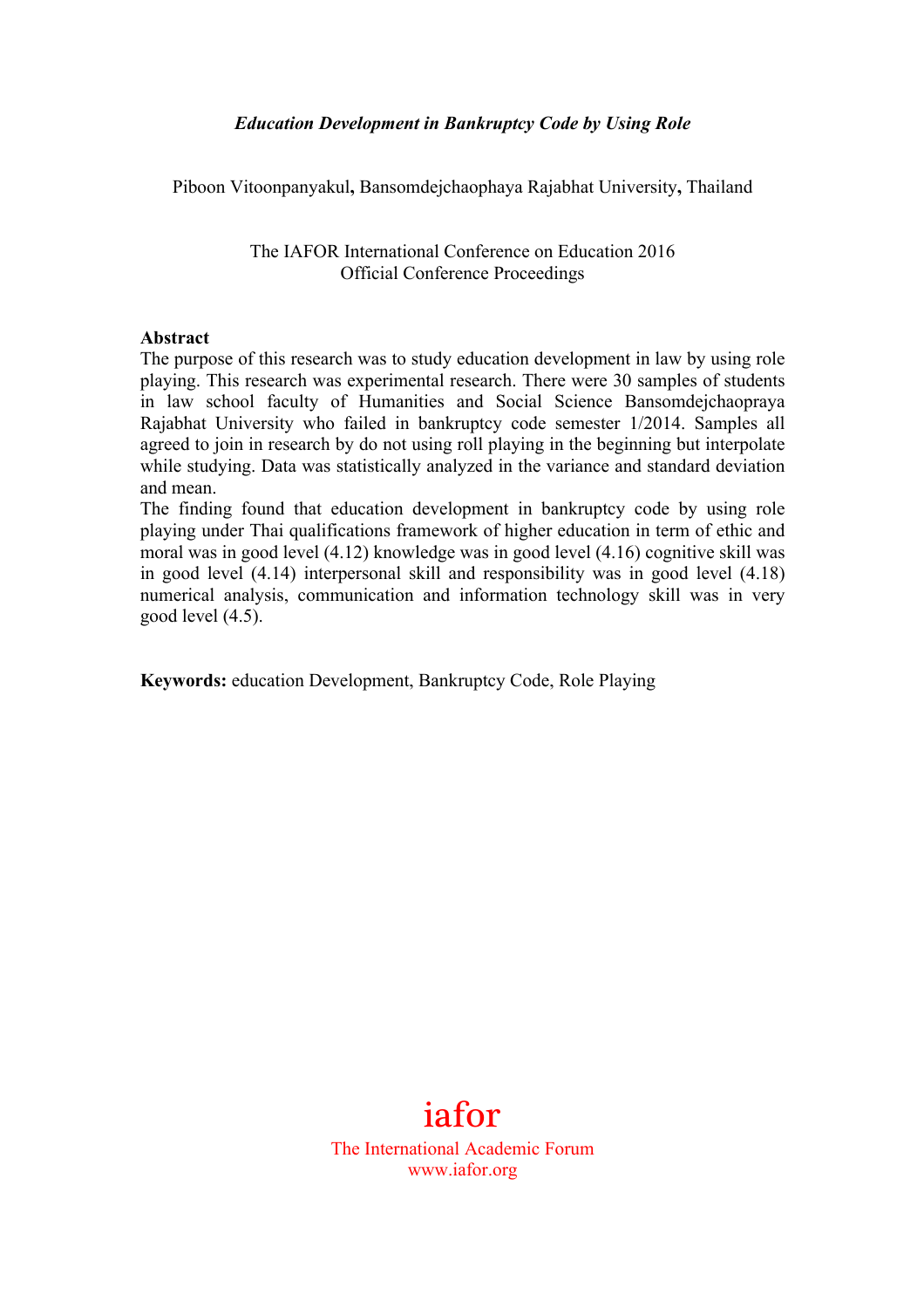#### **Introduction**

The Bankruptcy Law is a substance Act and Procedural Law, which regulates the purees considering the method of bankruptcy cases of the terms of debtor on bankrupt person. The debtor is the bankruptcy person for receivership account has a contemporary receivership and claim reorganization including rehabilitation. The central Bankruptcy court has the power over bankruptcy (debtor) cases,

At presently, Thailand has a Bankruptcy Law, the bankruptcy act BC 2483. This has been revised as economic conditions continue to the present day. The Bankruptcy Law of Thailand was dropped according to the Bankruptcy Law of the United states of America (USA).

The administration of the Bankruptcy Law is different from the Law of Civil Procedure because the Bankruptcy Law is enforcement the creditor to have a guarantees so that the debt will be paid for sure. It is also more equality and it is opened to negotiation and compromise More than. The Law of Civil Procedure which settle civil disputes the right of the creditor to win the lawsuit.

Accessing to the Bankruptcy Law is not limited to a person of any type. Thus, no matter what on individual or entity is, it can be Bankruptcy is different to rehabilitation, it is limited or any public company.

There are 5 ways to declare bankruptcy of debtor:

- 1. The ordinary creditor the bankruptcy debtor.
- 2. The guarantor sue the bankruptcy debtor.
- 3. Creditor sue and would like to manage debtor's estate after death (debts)
- 4. Liquidator request corporate bankruptcy.

5. The plaintiff auditor on the official receivership requests unlimited partnership liability bankruptcy of partnership.

However, the Bankruptcy Law does not allow the debtor to declare themselves as bankruptcy but he could request own rehabilitation. Role playing is a process in which used we can to communicate, and share perception of social and culture history. Nature provides human and use the body to tell a story, such as a fighting adventure the lifestyle of people in society can narrate and relay and enter tainting story. Role playing has developed the human creativity and relay is imagination through the communication process. It is especially use for making meaning understood by a group of people. It has an entertainment for and reflects enjoyment for art and culture inherited from the good values of the lifestyle of people.

Role playing, according of the Royal Institute dictionary, means amusement and some words It can also be a role playing. Role playing is important to every national social rule.

Role playing means that the performance must consist of substance, the material has historical rode and education around the world.

The innovation of the classroom action research is for student development which is classroom action research using P-D-C-A.

Activity of quality of 7QC circles; quality equipment of 7QC tool and 7QC story extending concept for action research P-A-O-R, take duplication from the practical classroom developmental use. Research who's interested in studying research of develop teaching to create responsible and socially aware population in Thailand.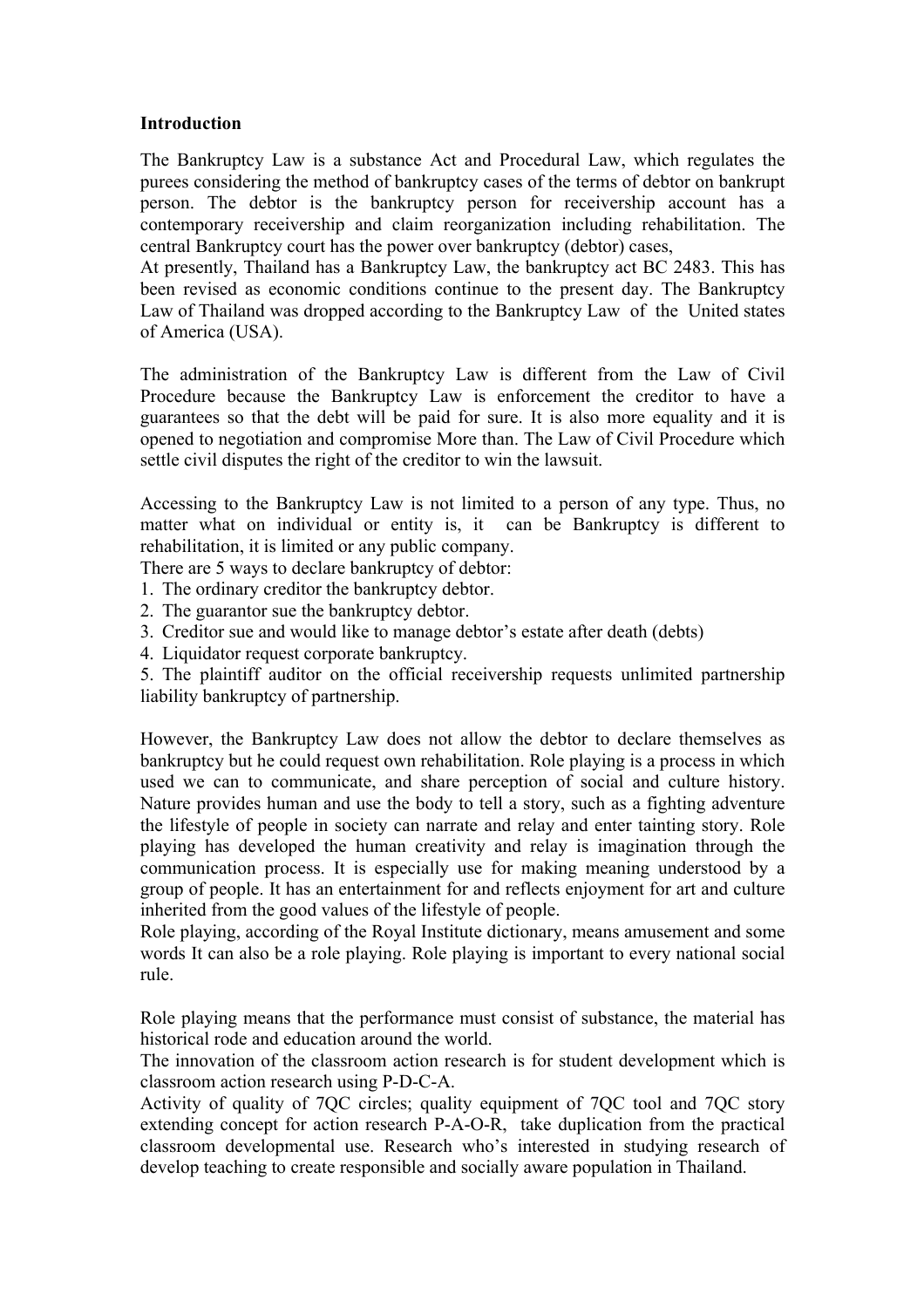The Higher Education Commission sets a required standard qualification framework for higher education. It consists of education level linked from one level to another level.

Getting higher level should be according to the time. Course characteristics in qualification level have a chance to transfer learning from experience to promote long life learning unclosed confidential mechanism to effect operational regulation of Thai qualification framework of higher education to produce graduates' standard quality assessment.

The standard of learning in each level should be according to 5 levels: Ethics and moral, honesty and gratitude to the patron discipline, punctuality social responsibility sacrificial and public awareness, and knowledge and understanding in subject. The skills can be analyzed using language literature. It concerns the ability to create concepts and linking knowledge to study and to support another idea or reason in relation between personal skills and responsibility, and also cooperation and unity with another person. There can be a leader using a good Thai language, having interpersonal skill and responsibility in the job even though a person or group of people, excellent numerical analysis communication and using information technology in public, communication in front of people. It must have Thai communication skill in public and can use information technology skill for analysis and making decision and has knowledge about multimedia.

## **Research purpose**s

1. To develop learning style through students' participation in educational role play in the subject, Bankruptcy Law**.**

2. To study learning achievement of students in the subject, Bankruptcy Law, by using role playing style in studying**.**

#### **Research Framework**

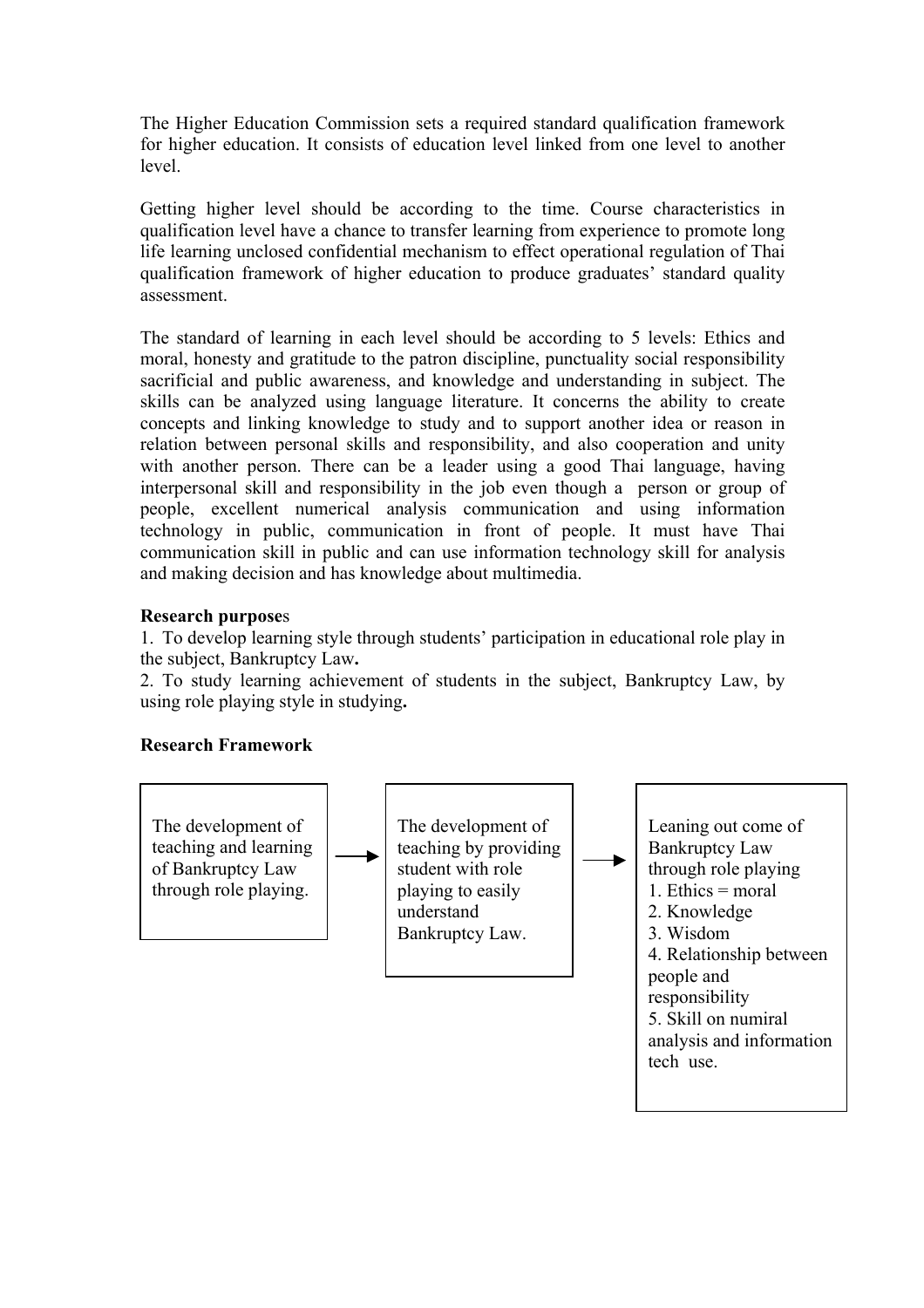## **Research Method**

This research is a study about education development in Bankruptcy Law using role play. The research is an experimental research for learning development though students' rule play to prove learning outcome.

The research methodology includes population, and research sample, research data collection, data analysis, information presentation, and research results.

The researcher presents the data analysis in the from of a lecture schedule. The target population in the research are the students who did not pass the exam. Bankruptcy Law, Law program , Faculty of Humanity and Social Sciences, Bansomdej, Semester 1/2014. A total of 30 students studying Bankruptcy Law subject volunteered to participate in the experiment.

The students tried to study without using the role play, then inserting the role playing from.

The data analysis used are as followed Basic slate sties, statistics for the corridor and the varience; statistics used for data analysis being comparing the average achievement of students of the experimental group using role play. It is according to the standard of higher education of Bankruptcy Law, Law, Faulty of Humanity and Social Sciencessciences, Bansomdej Chaopraya. The Tool used for data collections of the research is the quiz tool for each unit. The miner behavior was tested using the test. These are 5 test according to the National Standard of higher education qualification.

The learning schedule of the 5 (five) ways are on follows morality and ethics, knowledge the intelligence skills, relationship and responsibility skill, numerical analysis skill, and communication and information technology skills as the requirement for the National Standard of higher education qualification of the Bankruptcy Law, Law, Faculty of Humanities and Social Sciences, Bansomdej Chapaya Rajabaht University.

Through the use of a test with the students who did not pass Bankruptcy Law subject, The total items for grading learing and checking the accuracy of the content using 30 items.

Data Collection: Researches gave a test to students.

## **Result of the study**

The researcher made a test for students of the subject, Bankruptcy Law, The collection of data in form the test resulting of 30 students in Semester 1/2014 and the data for statistical analyses.

Research results are presented in the table 1.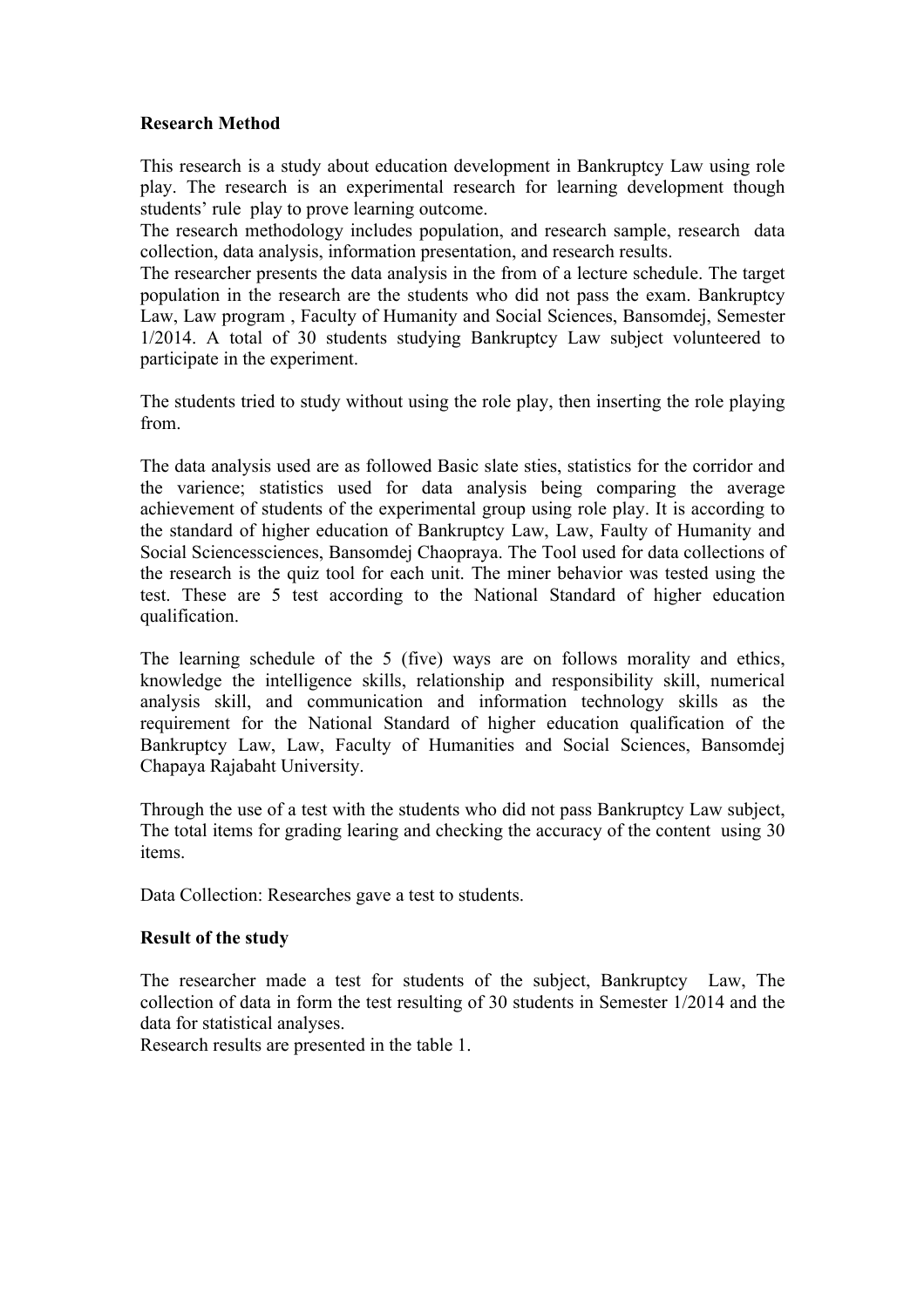Table 1: Comparison of the ethics and moral according to the standard of higher education of Bankruptcy Law using role playing in the study.

| Knowledge areas             |                             |                           |
|-----------------------------|-----------------------------|---------------------------|
|                             | Responsibility distribution | Leaning outcome of        |
|                             | for                         | Bankruptcy Law by using   |
|                             | learning. The standard of   | role playing in the study |
|                             | learning for Bankruptcy     |                           |
|                             | Law subject                 |                           |
| Moral ethics honesty        | Responsible                 | 4.24                      |
| Gratitude to the platen     | Responsible                 | 4.12                      |
| Punctuality social and self | Responsible                 | 4.10                      |
| responsibility              |                             |                           |
| Sacrificial and public      | Responsible                 | 4.02                      |
| conscious                   |                             |                           |

From Table 1.Analysis of Moral and Ethical skills showed that the first is learning moral and ethics honesty with a score average of 4.24 at a good level. The Second is gratitude to the patron with a score average of 4.12 at a good level The Third is discipline, punctually, responsible for themselves and society at good level has average 4.10, and the fourth is sacrifice and public awareness at good level of average 4.20.

Table 2: Comparison of knowledge areas according to qualifications framework for national higher education of Bankruptcy Law course using role playing in the study.

| Knowledge areas             |                             |                              |
|-----------------------------|-----------------------------|------------------------------|
|                             | Responsibility distribution | Leaning outcome through      |
|                             | learning outcome by the     | <b>Bankruptcy Law course</b> |
|                             | stranded of learning        | by using role playing in     |
|                             | special subject Bankruptcy  | the study                    |
|                             | Law course                  |                              |
| Knowledgeable               | Main Responsibilities       | 4.24                         |
| Understanding of the        |                             |                              |
| course contents.            |                             |                              |
| Have the ability to acquire | Main Responsibilities       | 4.14                         |
| for knowledge develop       |                             |                              |
| themselves continuously.    |                             |                              |
| Have the ability to manage. | Main Responsibilities       | 4.10                         |
| knowledge as a category.    |                             |                              |
| Have the ability to apply   | Main Responsibilities       | 4.16                         |
| knowledge in real           |                             |                              |
| situation.                  |                             |                              |

Form Table 2, the comparison of knowledge areas revealed that the first is knowledgeable understanding of the course content at good level with average of 4.24, the second is having the ability to acquire knowledge and develop themselves continuously at good level with average of 4.14, the third is having the ability to apply knowledge in real situation at good level with average of 4.16, and the fourth is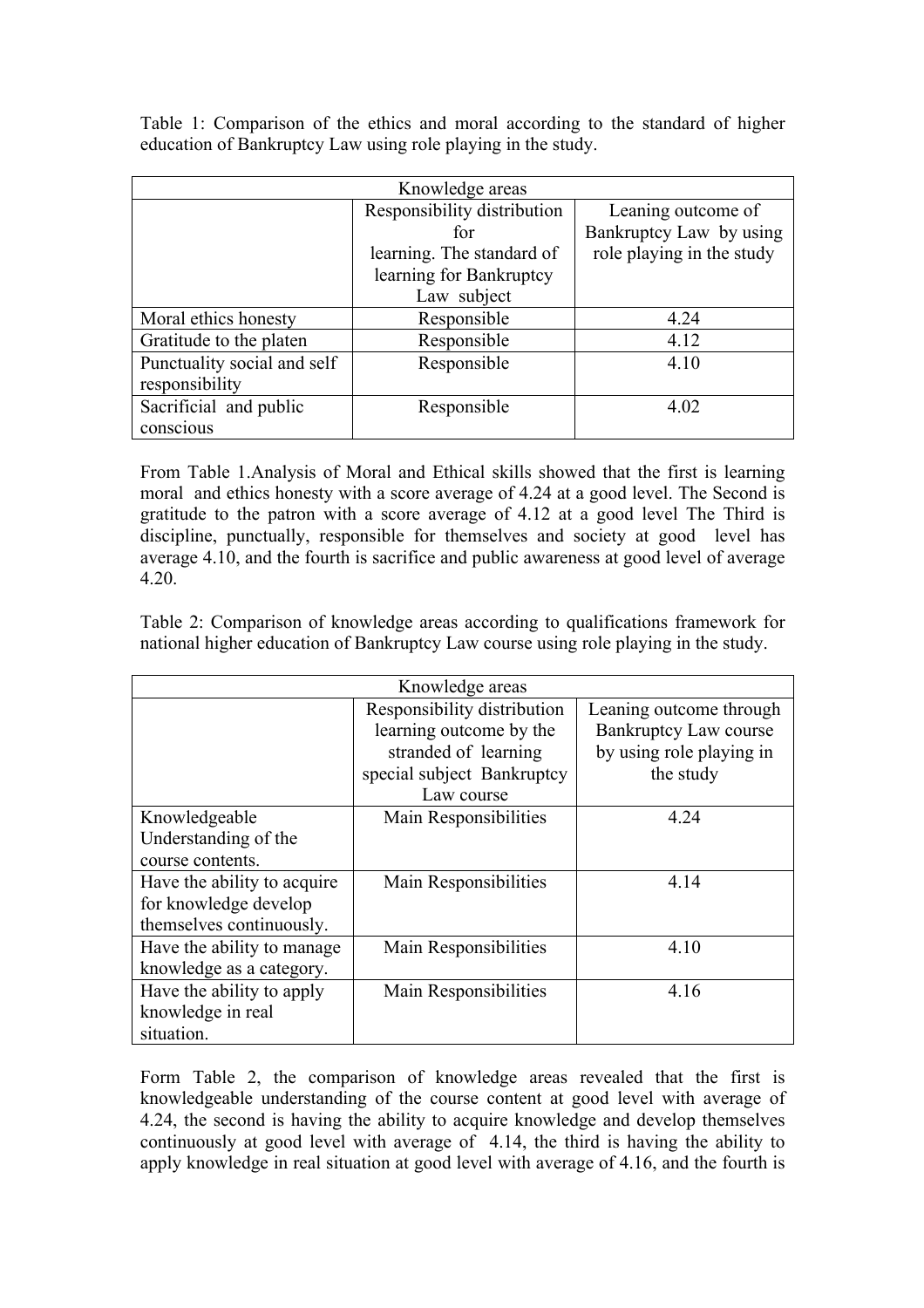having the ability to ability to manage knowledge as a category at good level with average of 4.10.

Table 3: Comparison of intelligence skill areas according to qualifications of framework for national higher education of Bankruptcy Law course using role playing in the study.

| Intelligences skill areas    |                             |                              |  |
|------------------------------|-----------------------------|------------------------------|--|
|                              | Responsibility distribution | Leaning outcome through      |  |
|                              | learning outcome by the     | <b>Bankruptcy Law course</b> |  |
|                              | standards of learning       | by using role playing in     |  |
|                              | specific subject            | the study                    |  |
|                              | Bankruptcy Law course       |                              |  |
| Have the ability of analyze  | Main Responsibilities       | 4.10                         |  |
| describe the language,       |                             |                              |  |
| literature, culture, the     |                             |                              |  |
| dynamic concept of           |                             |                              |  |
| language literature and      |                             |                              |  |
| other related sciences.      |                             |                              |  |
| Have the ability to create a | Main Responsibilities       | 4.22                         |  |
| concept linking the          |                             |                              |  |
| knowledge that has been      |                             |                              |  |
| studied.                     |                             |                              |  |
| Have the ability to support  | Main Responsibilities       | 4.12                         |  |
| or argue by reasonably       |                             |                              |  |
| considerations.              |                             |                              |  |

From Table 3, the comparison of intelligence skill revealed that first is having the ability to create a concept linking the knowledge that has been studied at good level with average of 4.22, the second is having the ability to support or argue by reasonable consideration at good level with average of 4.12, and the third is having ability to analyze describe the language, literature, culture, the dynamic concept of language literature and other related sciences at good level with average of 4.10.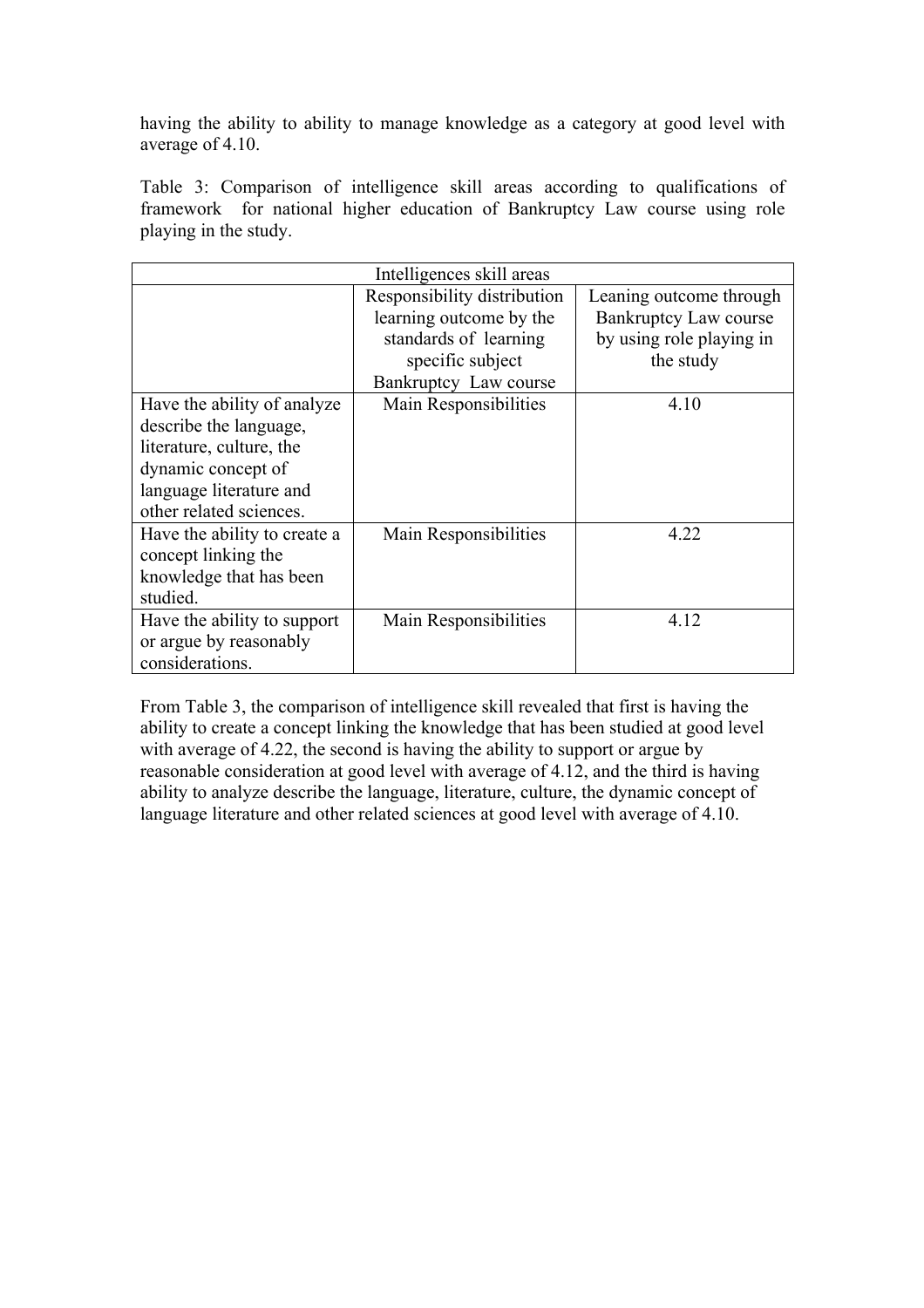Table 4: Comparison of interpersonal relationship skill and responsibility areas according to qualifications of framework for national higher education of Bankruptcy Law course using role playing in the study.

| Intelligences relationship skill and responsibility areas |                             |                              |
|-----------------------------------------------------------|-----------------------------|------------------------------|
|                                                           | Responsibility distribution | Leaning outcome through      |
|                                                           | learning outcome by the     | <b>Bankruptcy Law course</b> |
|                                                           | standards of learning       | by using role playing in     |
|                                                           | specific subject            | the study                    |
|                                                           | Bankruptcy Law course       |                              |
| Congruence and can                                        | Main Responsibilities       | 4.12                         |
| collaborate with others                                   |                             |                              |
| Have the ability to manage.                               | Main Responsibilities       | 4.12                         |
| and lead.                                                 |                             |                              |
| Skillful use of Thai                                      | Main Responsibilities       | 4.14                         |
| language to communicate                                   |                             |                              |
| effectively, interact and                                 |                             |                              |
| good human relations                                      |                             |                              |
| Responsibility for the                                    | Main Responsibilities       | 4.24                         |
| assignment both individual                                |                             |                              |
| and group work                                            |                             |                              |

From Table 4, the comparison of the first and the second is congruent and can collaborate with others and have the ability to manage and lead at good level has average of 4.12 . third and fourth is skillful us of Thai language to communicate effectively, Interact and good human relations and Responsible for the assignment both individual and group work at good level has average 4.24.

Table 5: Comparison Numerical analysis skill, communication and using information technology areas according qualifications framework for national higher education of Bankruptcy Law course by providing students using role playing in the study.

| Numerical analysis skill, communication and using information technology areas |                             |                              |
|--------------------------------------------------------------------------------|-----------------------------|------------------------------|
|                                                                                | Responsibility distribution | Leaning outcome through      |
|                                                                                | learning outcome by the     | <b>Bankruptcy Law course</b> |
|                                                                                | standards of learning       | by using role playing in     |
|                                                                                | specific subject            | the study                    |
|                                                                                | Bankruptcy Law course       |                              |
| Skillful use of language in                                                    | Main Responsibilities       | 4.74                         |
| interpersonal                                                                  |                             |                              |
| communication and                                                              |                             |                              |
| community presence as                                                          |                             |                              |
| well.                                                                          |                             |                              |
| Skillful use of information                                                    | Main Responsibilities       | 4.56                         |
| technology                                                                     |                             |                              |
| Ability to analyses data                                                       | Main Responsibilities       | 4.32                         |
| and numbers for decisions                                                      |                             |                              |
| malting                                                                        |                             |                              |
| Knowledge about media                                                          | Main Responsibilities       | 4.38                         |
| and information                                                                |                             |                              |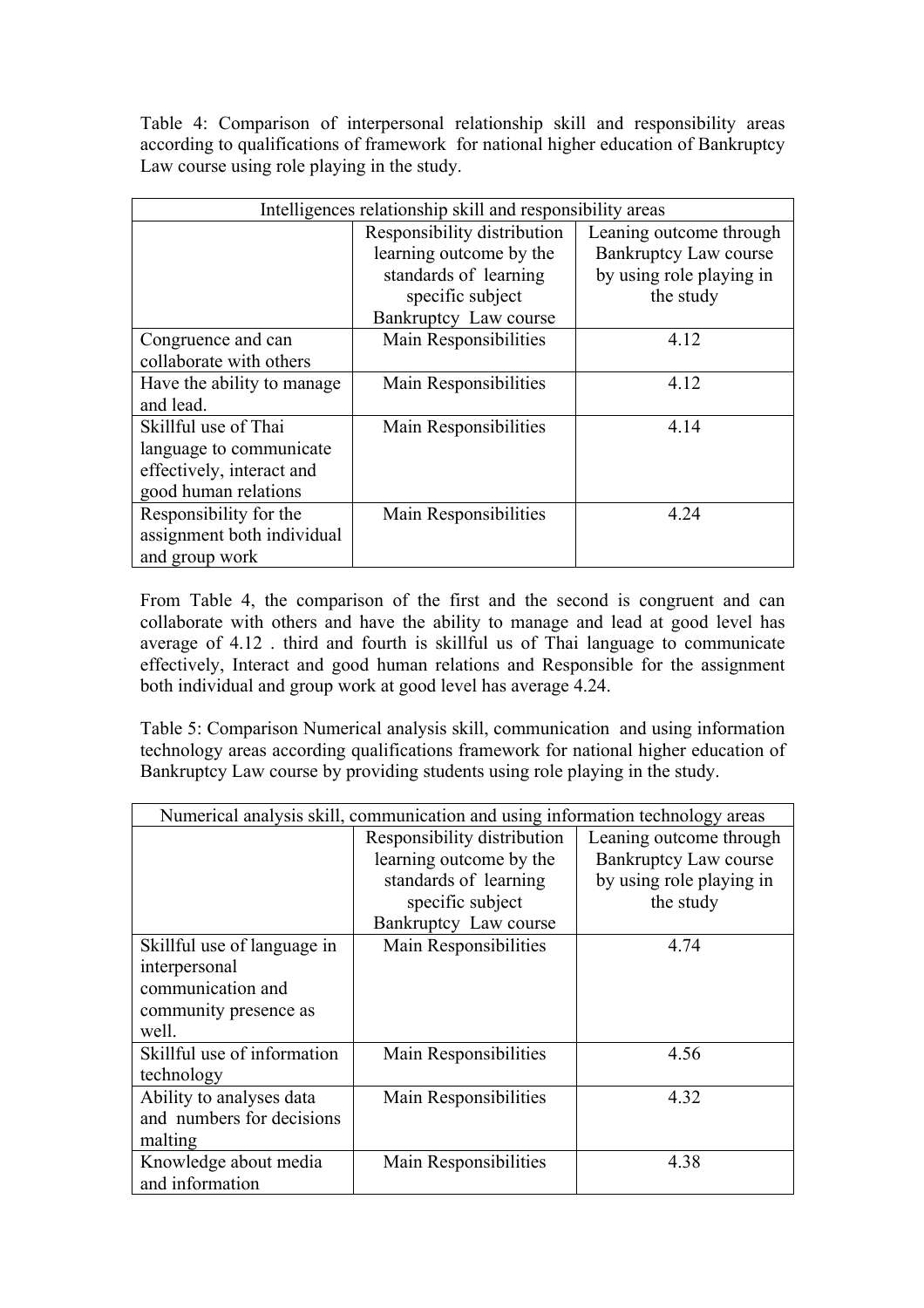From Table 5, Comparison of Numerical analysis skill, communication and using information technology areas revealed that the first is skillful use of language in interpersonal communication and community presence as well at good – very good level with average of 4.74, second is skillful use of information technology at good – very good level with average 4.57, third is Knowledge about media and information at good level has average 4.38, and foruth is ability to analysis data and numbers for decisions malting at good level with average 4.32.

Research results of the development of teaching and learning the Bankruptcy Law course by using role playing in the study, the researchers applied to the students that in Bankruptcy Law course and comparing before and after teaching to compare the achievement of students at according to qualifications framework of national higher education Rating score of morality and ethics has average of 4.12 at good level, rating score of knowledge areas has average of 4.16 at good level, rating score of intelligence skill areas has average 4.14 at good level, rating score of interpersonal relationship skills and responsibility areas has average 4.18 at good level, rating score of Numerical analysis skills , communication and using information technology areas has average of 4.5 at good-very good level.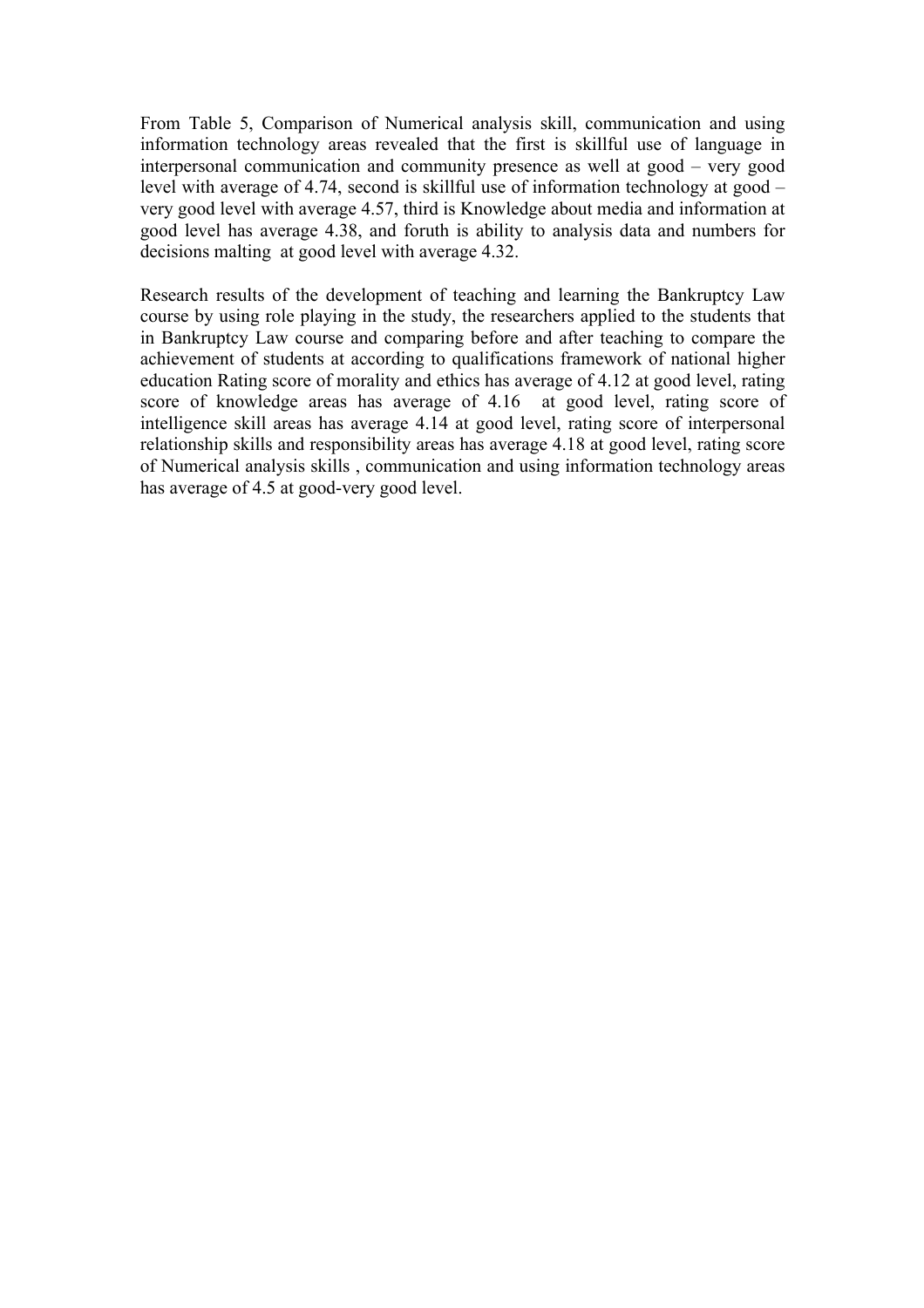## **Suggestions**

The research on Develop Education Development in Bankruptcy Code By Using Role has suggestion as following.

1. The Ministry of Education should encourage the development of teaching and increase learning through the role playing in the study.

2. To conduct research to develop teaching Law through the increased use of role playing role playing in the study.

3. Research suggests factors that contribute to the achievement of development, learning and teaching law through the use of role playing role playing in the study increased in order to study Law courses are easier to understand, and teaching is to understand the rules.